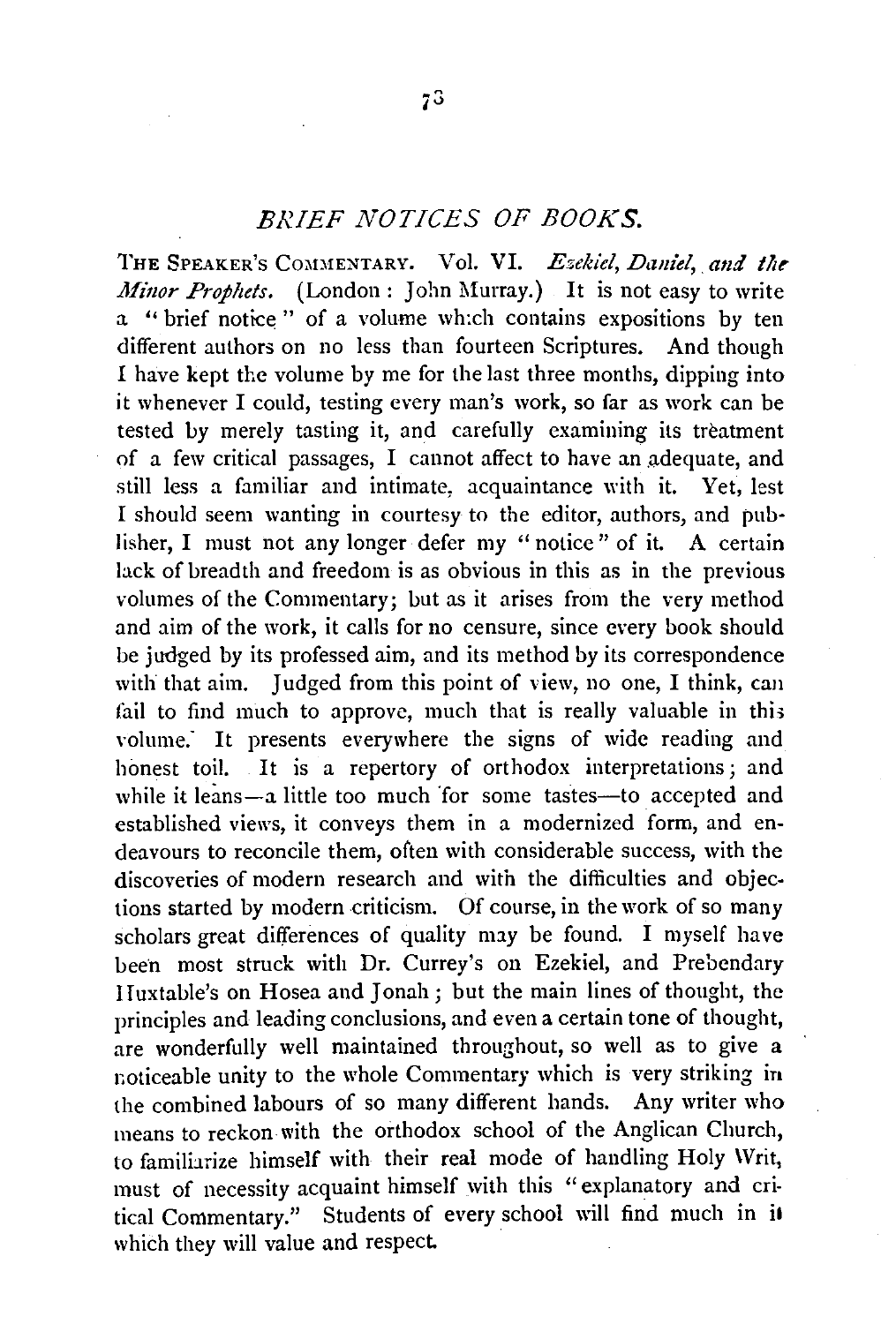S1 **JDIES IN THE PHILOSOPHY OF RELIGION AND HISTORY.** *By* Professor A. M. Fairbairn. (London: William Mullan and Son.) Although this volume has not been sent me for review, I do myself the pleasure, and my readers, if perchance they have not seen it, the service, of calling their attention to it. It contains essays on the Idea of God, Theism and Scientific Speculation, the Belief in Immortality, and the Place of the Indo-European and Semitic Races in History. About one half the volume, and by no means the more valuable half, has appeared in the pages of the " Contemporary Review." In their new and completer form these essays constitute the most valuable contribution to modern apologetic literature  $I$  have met for many a day. Mr. Wace, in his charming book, "Christianity and Morality,'' has very sufficiently disposed of the slight, sentimental, and literary scepticism of the school led by Mr. Matthew Arnold and Mr. Greg; but in these "Studies" Professor Fairbairn shows himself capable of dealing, no less sufficiently, with the far profounder scepticism, the reasoned unbelief, of the scientific and philosophical schools represented by Schelling, Hegel, Haeckel, Comte, Herbert Spencer, and John Stuart Mill. For varied learning and erudition, and keen disciplined thought, combined with an enlightened and devout faith, it would not be easy to produce his match. And if he should live to accomplish the great work for which even these remarkable essays are but "studies," I cannot but think it will prove a real and Yaluable addition to the literature of the **age ...** 

THE BOOK OF RUTH, A POPULAR EXPOSITION (price two shillings), *by Samuel Cox* (Religious Tract Society), is, for the most part, a re· print from the pages of this Magazine (Volume II.). But certain obvious errors in it are here corrected ; and two appendices are added, one on "Christ as the true *Menuchah* of the world," and the vther on "Christ as the true *.God* of men." In its new and completer shape this small commentary has already had a considerable sale; and my only reason for mentioning it at this late day is that, as certain friendly readers of THE ExPOSITOR have written to ask when they might hope to get it in the form of a book, and therefore were evidently unaware that it had appeared in that form some time ago, it is possible that others may be glad to know where, and on what terms, they may obtain it

ExPOSITORY EssAYS AND DiscouRSEs, *by Samuel Cox* (Hodder and Stoughton), is also in large measure a reprint, since it contains